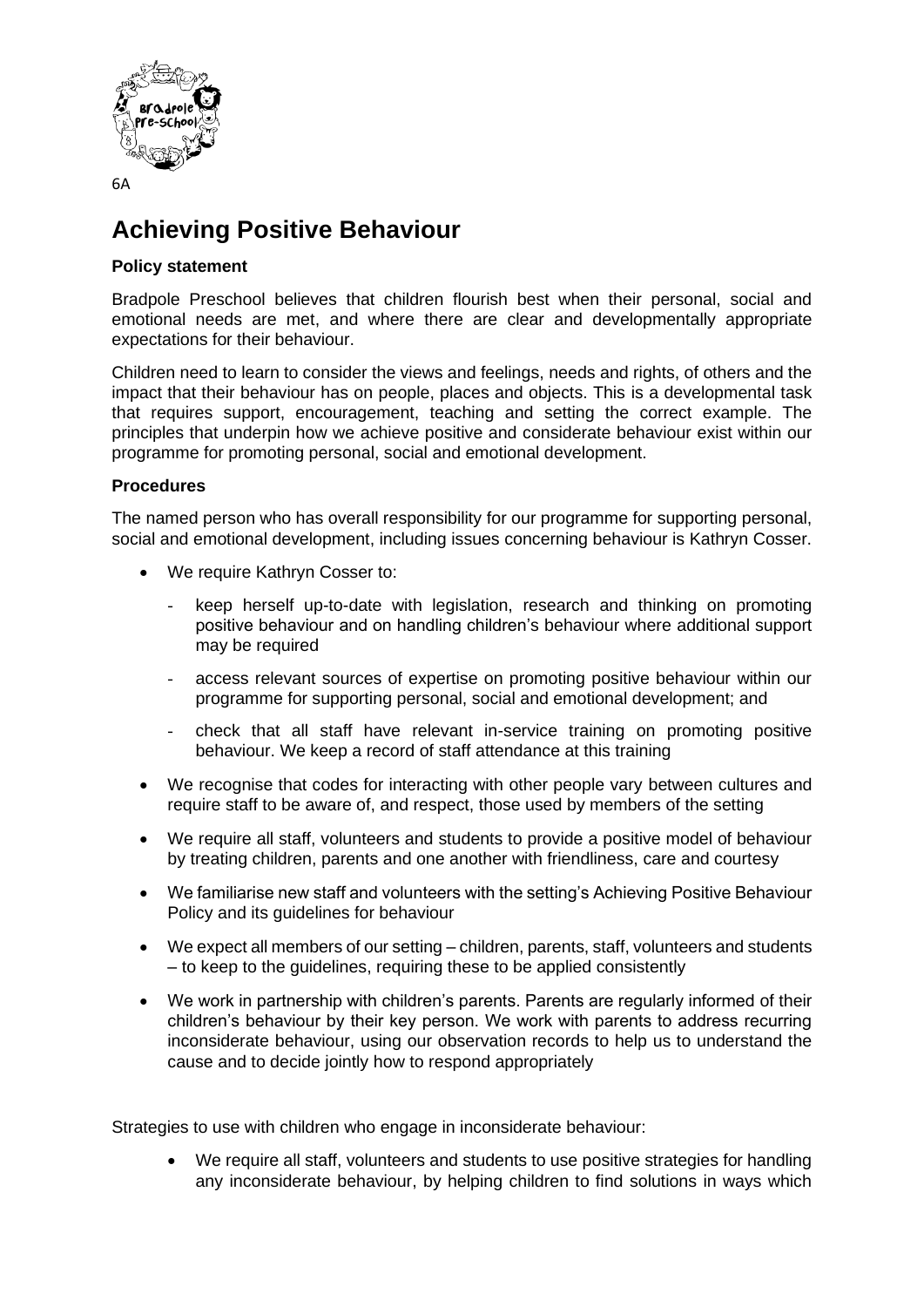

are appropriate to the children's ages and stages of development. Such solutions may include, for example, acknowledgement of feelings, explanation as to what was not acceptable, and supporting children to gain control of their feelings, so that they can learn a more appropriate response

- We ensure that there are enough popular toys and resources and sufficient activities available so that children are meaningfully occupied without the need for unnecessary conflict over sharing and waiting for turns
- We acknowledge considerate behaviour such as kindness and willingness to share
- We support each child in developing self-esteem, confidence and feelings of competence
- We support each child in developing a sense of belonging in our group, so that they feel valued and welcome
- We avoid creating situations in which children receive adult attention only in return for inconsiderate behaviour
- When children behave in inconsiderate ways, we help them to understand the outcomes of their actions and support them in learning how to cope more appropriately
- We never send children out of the room by themselves, in certain situations the remaining group of children may move as a whole into another space within the room or the corridor to give the child space and time to calm down, a member of staff will continue to remain with the child.
- We do not use a 'naughty chair' or a 'time out' strategy that excludes children from the group but we take children to sit on the sofa for some thinking time, to calm down and think about their behaviour. A member of staff will talk with the child about their feelings.
- We never use physical or corporal punishment, such as smacking or shaking. Children are never threatened with these
- We do not use techniques intended to single out and humiliate individual children
- We use physical restraint, such as holding, only to prevent physical injury to children or adults and/or serious damage to property
- Details of such an event (what happened, what action was taken and by whom, and the names of witnesses) are brought to the attention of our setting leader and are recorded in the child's personal file. The child's parent(s) is/are informed on the same day
- In cases of serious misbehaviour, such as racial or other abuse, we make clear immediately the unacceptability of the behaviour and attitudes, by means of explanations rather than personal blame
- We do not shout or raise our voices in a threatening way to respond to children's inconsiderate behaviour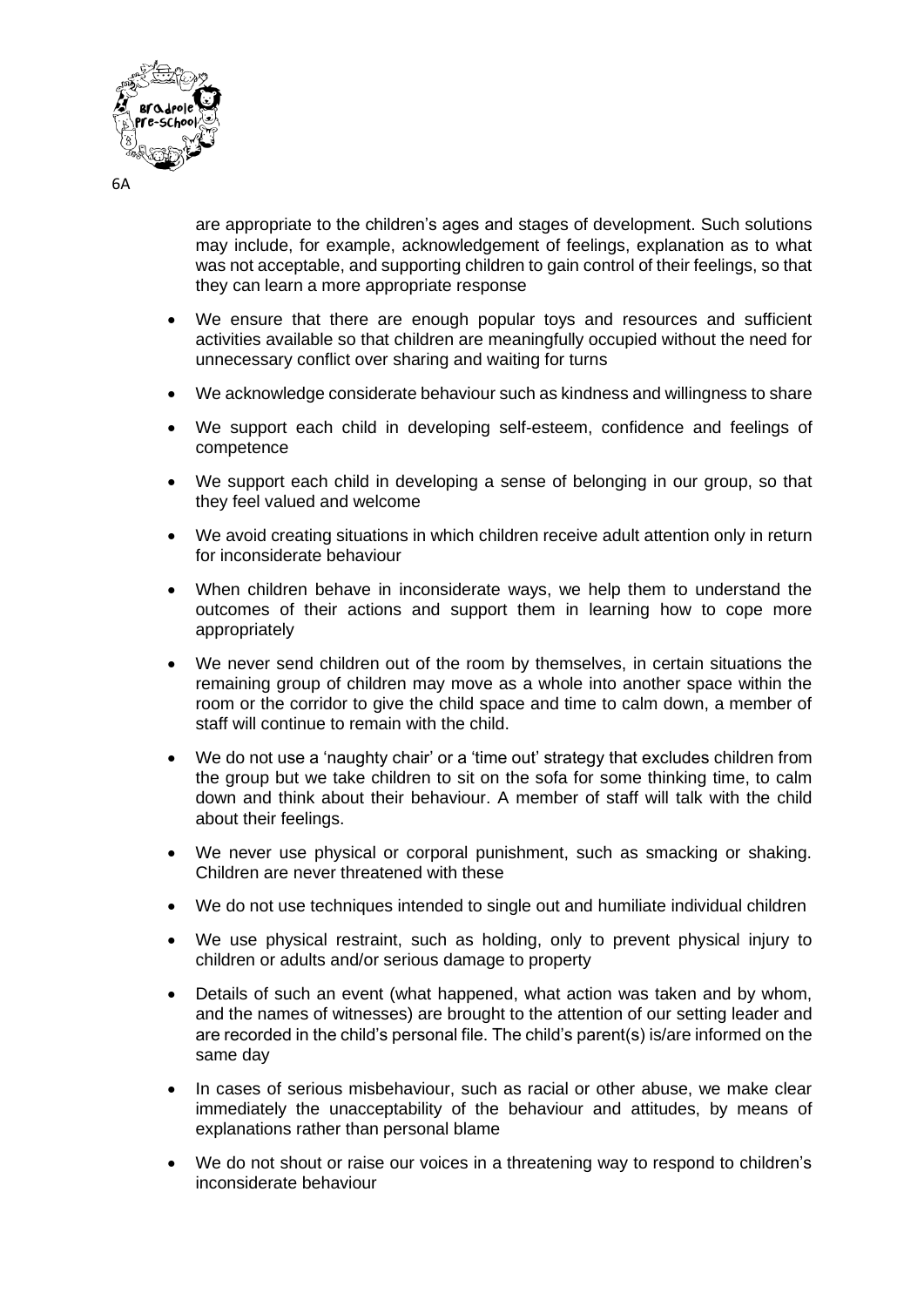

#### **Children under three years**

- When children under three years old behave in inconsiderate ways we recognise that the strategies for supporting them will need to be developmentally appropriate and differ from those for older children
- We recognise that babies and very young children are unable to regulate their own emotions, such as fear, anger or distress, and require sensitive adults to help them do this
- Common inconsiderate or hurtful behaviours of young children include tantrums, biting or fighting. Staff are calm and patient, offering comfort to intense emotions, helping children to manage their feelings and talk about them to help resolve issues and promote understanding
- If tantrums, biting or fighting are frequent, we try to find out the underlying cause  $$ such as change or upheaval at home, or a frequent change of carers. Sometimes a child has not settled in well and the behaviour may be the result of 'separation anxiety'
- We focus on ensuring a child's attachment figure in the setting, their key person, is building a strong relationship to provide security to the child

### **Rough and tumble play and fantasy aggression**

Young children often engage in play that has aggressive themes, such as superhero and weapon play. Some children appear pre-occupied with these themes, but their behaviour is not necessarily a precursor to hurtful behaviour or bullying; although it may be inconsiderate at times and may need addressing using strategies as above.

- We recognise that teasing and rough and tumble play are normal for young children and acceptable within limits. We regard these kinds of play as pro-social and not as problematic or aggressive
- We will develop strategies to contain play that are agreed with the children, and understood by them, with acceptable behavioural boundaries to ensure children are not hurt
- We recognise that fantasy play also contains many violently dramatic strategies, e.g. blowing up and shooting, and that themes often refer to 'goodies and baddies' and as such offer opportunities for us to explore concepts of right and wrong
- We are able to tune in to the content of the play, perhaps to suggest alternative strategies for heroes and heroines, making the most of 'teachable moments' to engage empathy and lateral thinking to explore alternative scenarios and strategies for conflict resolution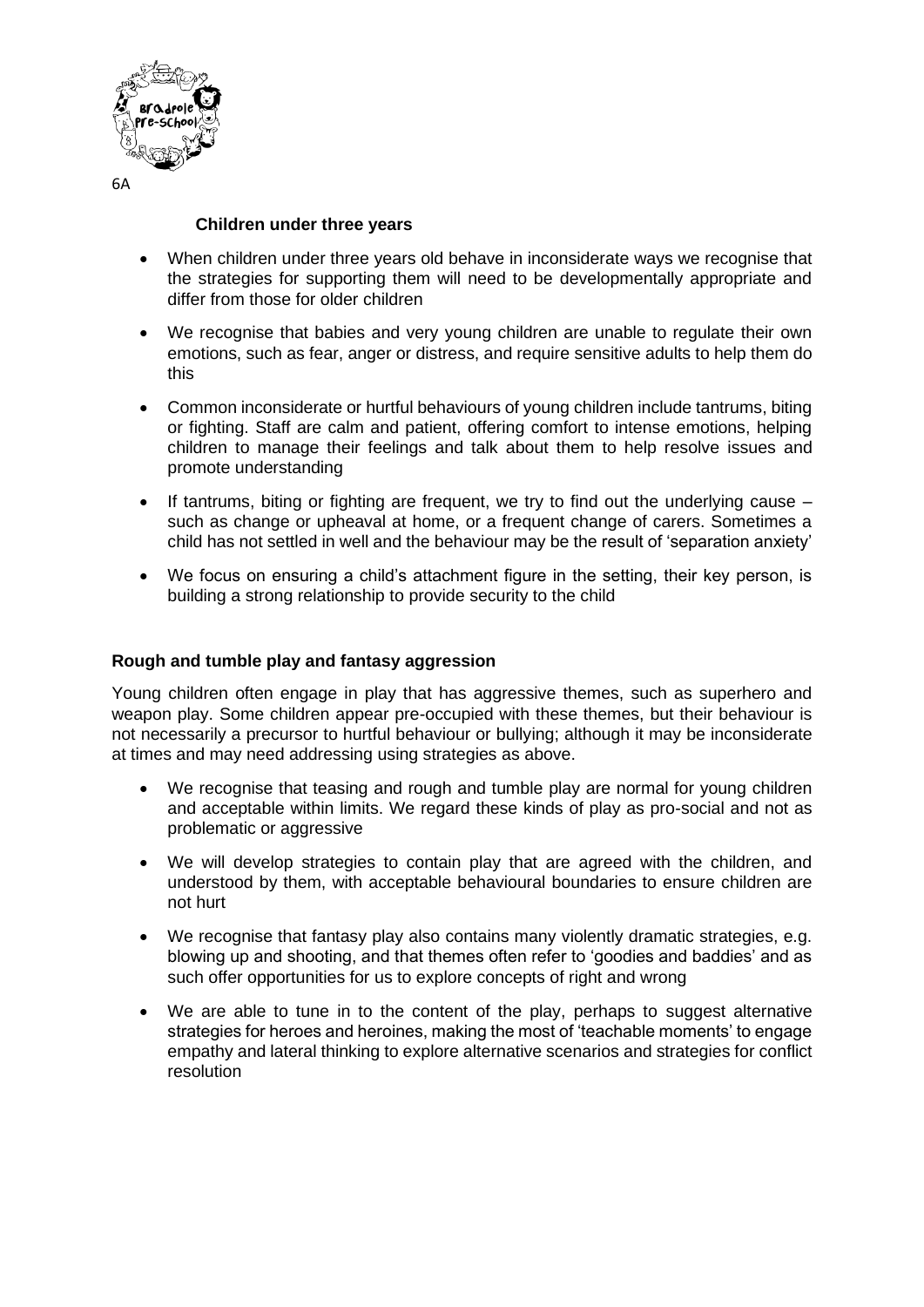

## **Hurtful behaviour**

We take hurtful behaviour very seriously. Most children under the age of five will at some stage hurt or say something hurtful to another child, especially if their emotions are high at the time, but it is not helpful to label their behaviour as 'bullying'. For children under five, hurtful behaviour is momentary, spontaneous and often without cognisance of the feelings of the person whom they have hurt.

- We recognise that young children behave in hurtful ways towards others because they have not yet developed the means to manage intense feelings that sometimes overwhelm the
- We will help them manage these feelings, as they have neither the biological means nor the cognitive means to do this for themselves
- We understand that self-management of intense emotions, especially of anger, happens when the brain has developed neurological systems to manage the physiological processes that take place when triggers activate responses of anger or fear
- Therefore, we help this process by offering support, calming the child who is angry, as well as the one who has been hurt by the behaviour. By helping the child to return to a normal state, we are helping the brain to develop the physiological response system that will help the child be able to manage his or her own feelings
- We do not engage in punitive responses to a young child's rage, as that will have the opposite effect
- Our way of responding to pre-verbal children is to calm them through holding and cuddling. Verbal children will also respond to cuddling to calm them down, but we offer them an explanation and discuss the incident with them to their level of understanding
- We recognise that young children require help in understanding the range of feelings they experience. We help children recognise their feelings by naming them and helping children to express them, making a connection verbally between the event and the feeling. "Adam took your car, didn't he, and you were enjoying playing with it. You didn't like it when he took it, did you? Did it make you feel angry? Is that why you hit him?" Older children will be able to verbalise their feelings better, talking themselves through the feelings that motivated the behaviour, we use books, feelings fans and puppets for visual clues and prompts.
- We help young children learn to empathise with others, understanding that they have feelings too and that their actions impact on others' feelings. "When you hit Adam, it hurt him and he didn't like that and it made him cry"
- We help young children develop pro-social behaviour, such as resolving conflict over who has the toy. "I can see you are feeling better now and Adam isn't crying any more. Let's see if we can be friends and find another car, so you can both play with one"
- We are aware that the same problem may happen over and over before skills such as sharing and turn-taking develop. In order for both the biological maturation and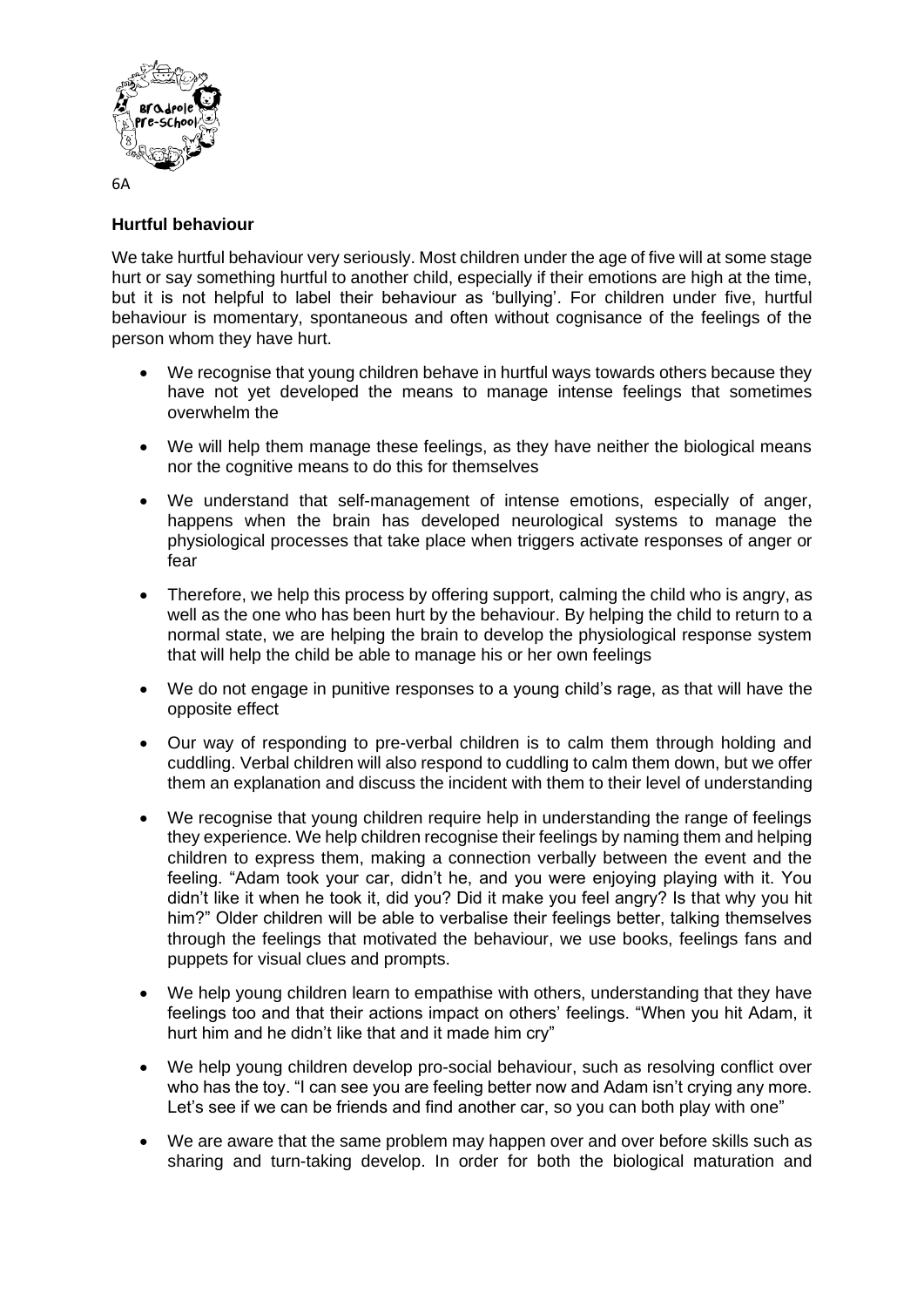

cognitive development to take place, children will need repeated experiences with problem solving, supported by patient adults and clear boundaries

- We support social skills through modelling behaviour and through activities, drama and stories. We build self-esteem and confidence in children, recognising their emotional needs through close and committed relationships with them
- We help a child to understand the effect that their hurtful behaviour has had on another child; we do not force children to say sorry, but encourage this where it is clear that they are genuinely sorry and wish to show this to the person they have hurt
- When hurtful behaviour becomes problematic, we work with parents to identify the cause and find a solution together. The main reasons for very young children to engage in excessive hurtful behaviour are that:
	- they do not feel securely attached to someone who can interpret and meet their needs- this may be in the home and may also be in the setting;
	- their parent, or carer in the setting, does not have skills in responding appropriately, and consequently negative patterns are developing where hurtful behaviour is the only response the child has to express feelings of anger;
	- the child may have insufficient language, or mastery of English, to express him or herself and may feel frustrated;
	- the child is exposed to levels of aggressive behaviour at home and may be at risk emotionally, or may be experiencing child abuse;
	- The child has a developmental condition that affects how they behave.
- Where this does not work, we use the Special Educational Needs Code of Practice to support the child and family, making the appropriate referrals to a Behaviour Support Team where necessary.

#### **Bullying**

In Preschool we take bullying very seriously. Bullying involves the persistent physical or verbal abuse of another child or children. It is characterised by intent to hurt, often planned, and accompanied by an awareness of the impact of the bullying behaviour. Bullying can occur in children five years old and over and may well be an issue in after school clubs and holiday schemes catering for slightly older children.

A child who is bullying has reached a stage of cognitive development where he or she is able to plan to carry out a premeditated intent to cause distress to another.

If a child bullies another child or children:

• We show the children who have been bullied that we are able to listen to their concerns and act upon them